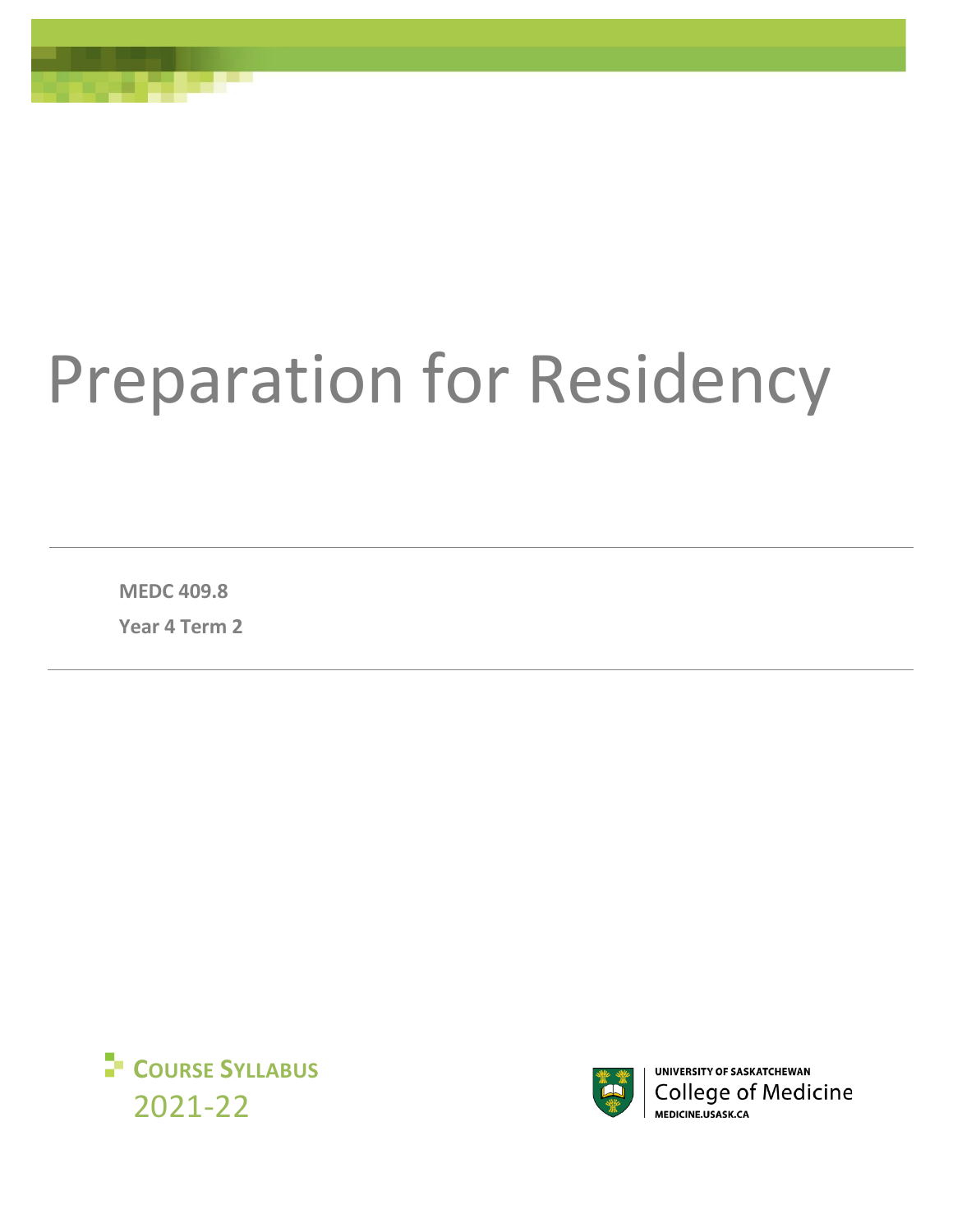*As we engage in Remote Teaching and Learning, we acknowledge we are on Treaty Six and Treaty Four Territory and the Homeland of the Métis. We pay our respect to the First Nation and Métis ancestors of this place and reaffirm our relationship with one another. We recognize that in the course of your studies you will spend time learning in other traditional territories and Métis homelands. We wish you safe, productive and respectful encounters in these places*

# **PREPARATION FOR RESIDENCY – COURSE OVERVIEW**

#### **REMOTE LEARNING CONTEXT**

To address uncertainties related to delivering academic programming during a pandemic, some instructors may deem it necessary to revise syllabi in ways that impact assignments, assessments, and weighting of grades, among other things. Such changes will be permitted if they have been approved by the Department Head (in a departmentalized college) and by the Dean/Executive Director or designate within a College/School. This provision is temporary and will be reviewed by the Academic Programs Committee at the beginning of each semester until any permanent change in this regard is approved by Council.

**If you are on campus at any time, ensure you know what is required and expected of you:** One of the critical lessons learned in dealing with COVID-19 is knowing that situations can change and we must be flexible and ready to adjust our safety protocols. Instead of listing all of the relevant information in your course outline, the university has create[d a webpage](https://covid19.usask.ca/students.php#Oncampusessentials) where all up-to-date information around returning to campus is listed. You are responsible for regularly checking the health and *safety* guidelines<https://covid19.usask.ca/about/safety.php#Expectations> and knowing what is expected of you throughout the winter term. The College of Medicine has specific COVID protocols that are also important for you to be aware of and follow on th[e College of Medicine website.](https://medicine.usask.ca/students/covid19.php)

## **COURSE DESCRIPTION**

The Preparation for Residency Course focuses on equipping students in the skills of quality improvement, as well as addressing key topics for the Medical Council of Canada Qualifying Exam Part 1 (MCCQE – 1). The goal of this course is to review the accumulated knowledge obtained over the course of the four years of medical school, focus on the clinical application, and ingrain the principles of physician wellness and development to carry forward throughout their careers.

This course will occur **February 14-25, 2022 and March 21-April 14, 2022.** All sessions within this course are **mandatory**. Sessions will be offered virtually.

Completion of this course will contribute to attaining elements of the overall undergraduate program objectives [\(Program Learning Objectives\).](https://medicine.usask.ca/students/undergraduate/curriculum-schedules-objectives.php)

#### **OVERALL COURSE OBJECTIVES**

At the completion of this course, students will be expected to:

- 1. Develop a knowledge base appropriate for level of training to successfully complete the Medical Council of Canada examinations.
- 2. Prioritize a differential diagnosis based on clinical interpretation of information presented in clinical scenarios.
- 3. Select appropriate investigative tests that will contribute to an accurate management plan.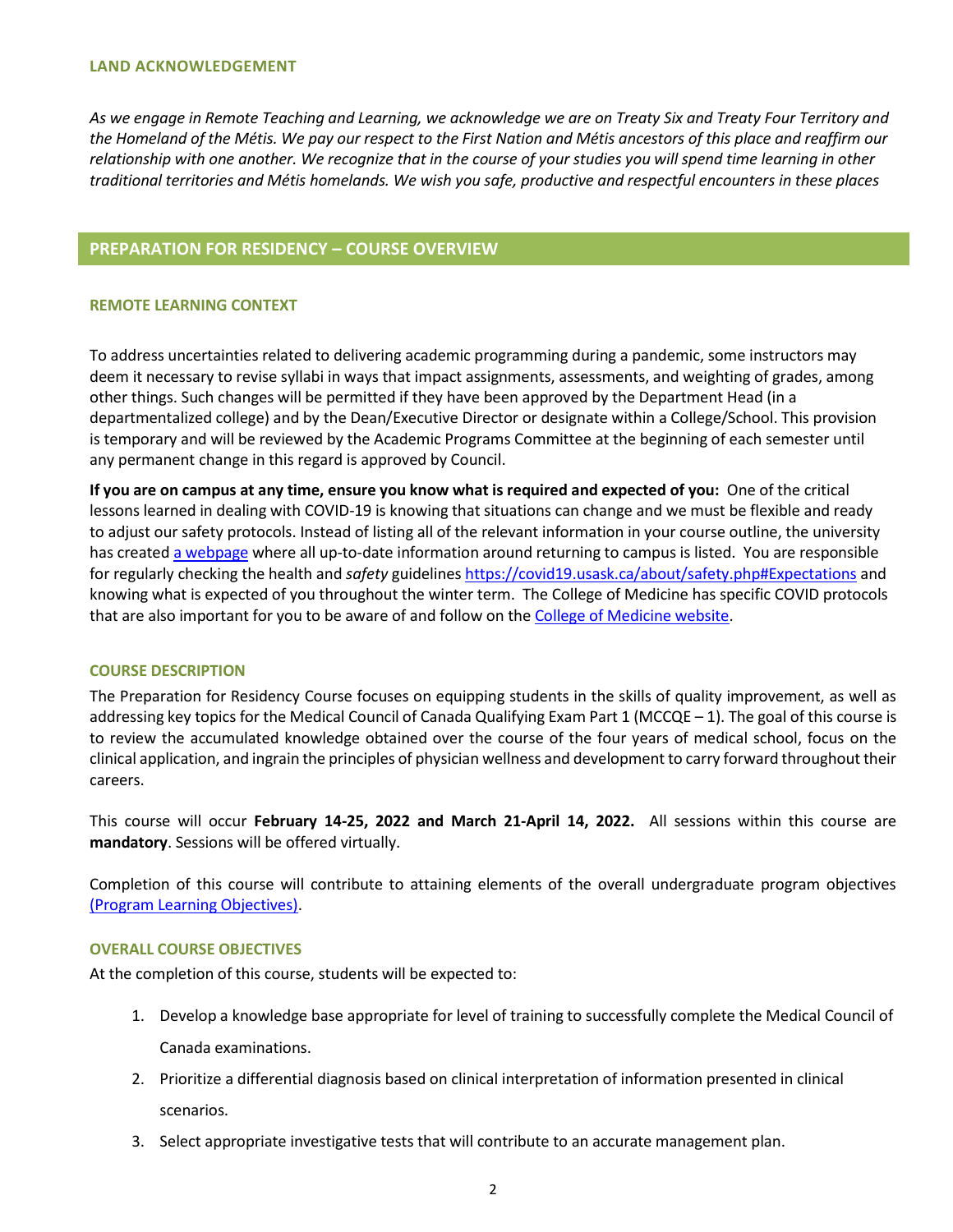- 4. Identify and use appropriate sources of information to support the delivery of patient care.
- 5. Develop knowledge base and skills in financial literacy.
- 6. Develop goal setting skills for career planning.
- 7. Discuss strategies to personal wellness in the transition from medical school to residency.
- 8. Recognize the evolving contract between physicians, their organizations, and society.
- 9. Recognize the role of mentoring as it relates to the career transition process and long-term career planning.
- 10. Apply strategies to enhance patient safety during clinical care.
- 11. Discuss effective collaboration with interprofessional healthcare teams.
- 12. Identify a process for incorporating opportunities that promote advocacy measures such as: quality improvement, critical appraisal, professional development.
- 13. Effectively communicate information in peer group encounters.
- 14. Evaluate personal learning needs to enhance the comprehension of key concepts.
- 15. Demonstrate strategies to support the health care of Indigenous patients.

The University of Saskatchewan Learning Charter is intended to define aspirations about the learning experience that the University aims to provide, and the roles to be played in realizing these aspirations by students, instructors, and the institution. A copy of the Learning Charter can be found at: www.usask.ca/university\_secretary/LearningCharter.pdf

## **COURSE CONTACTS**

#### **SASKATOON SITE**

Email: ashley.selvig@usask.ca Email: c.toddmccoy@usask.ca

Dr. Ashley Selvig (Course Chair) Catherine Todd-McCoy (Administrative Coordinator) Phone: (306) 966-7693 Fax: (306) 966-2601

Tami Golding (Administrative Assistant) Email: [tami.golding@usask.ca](mailto:tami.golding@usask.ca) Phone: (306) 966-5891 Fax: (306) 966-2601

## **REGINA SITE**

TBD (Coordinator) Email: TBA Phone: (306) 766-4890 Regina RGH

Randi Bodas (Administrative Officer) Email: [randi.bodas@saskhealthauthority.ca](mailto:Jeanette.bellavance@saskhealthauthority.ca) Phone: (306) 766-0558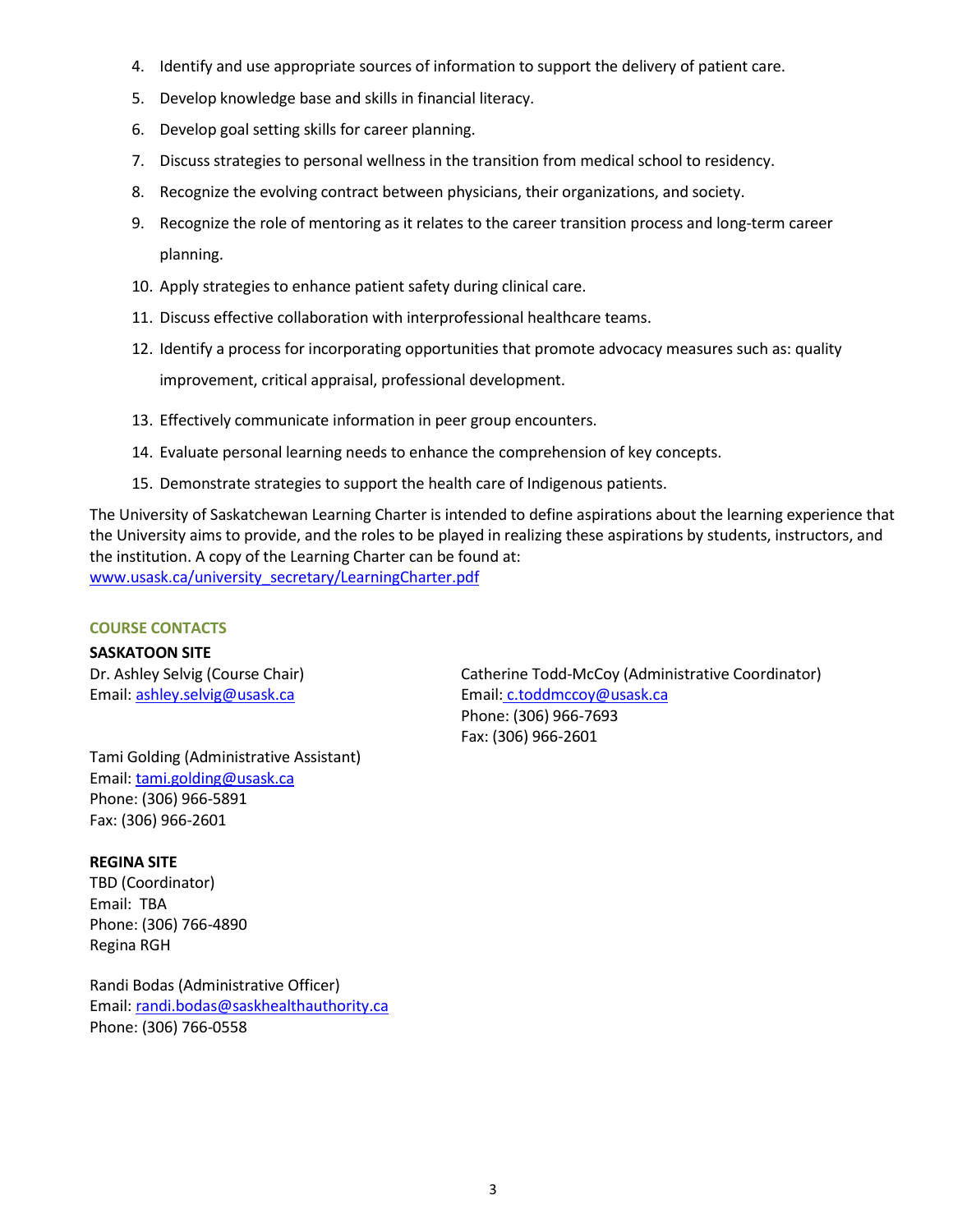#### **COURSE SCHEDULE**

**THIS A 6-WEEK COURSE OCCURRING FROM FEBRUARY 14-25, 2022 AND MARCH 21-APRIL 14, 2022. THE SESSIONS ARE COORDINATED ACROSS BOTH SITES AND WILL BE OFFERED VIA ZOOM. THERE WILL BE 2 DAYS SET ASIDE FOR PRACTICE EXAMS PROVIDED BY THE MEDICAL COUNCIL OF CANADA, AS A PREPARATORY MEASURE FOR THE MCCQE I.** 

All learning objectives (course, module, and session) can be accessed on the College of Medicine/Curriculum website under the appropriate year and course. A print version is also available. Please access the link below for the most current objectives.

https://share.usask.ca/medicine/one45/kbase/Curriculum.aspx

## **INDEPENDENT LEARNING**

During the course, protected time for independent learning has been set aside to allow and encourage students to prepare and practice skills learned, as they monitor their own progress towards meeting the broad objectives for the medical program. Some sessions require prior preparation, and it is your responsibility as an adult learner to adequately prepare for your sessions. Lack of preparation may result in you being unable to effectively participate in learning activities and may influence your assessment.

#### **COURSE DELIVERY**

**STUDENTS WILL LEARN THROUGH A VARIETY OF METHODS INCLUDING:**

- Lectures
- Independent self-directed learning
- Group sessions

## **COURSE MATERIAL ACCESS**

Course materials, including the syllabus, sessions, objectives, required reading, forms, and other useful documents, are posted on One45. Weekly quizzes will occur on Canvas. If you are having difficulty accessing your account, please contact Student Central 306-966-1212 or contact IT Services Help Desk 306-966-2222.

## **DIAGNOSTIC IMAGING EDUCATIONAL RESOURCES**

The Undergraduate Diagnostic Imaging Fundamentals, by Dr. Brent Burbridge (MD, FRCPC) is an e-book resource to augment the presentation for imaging of common clinical conditions. Guiding principles related to minimizing radiation exposure, requesting appropriate imaging, and static images are enhanced and discussed.

Additionally, users can access other imaging from the Dicom viewer (ODIN) to further advance their experience with viewing diagnostic imaging pathologies[. https://openpress.usask.ca/undergradimaging/](https://openpress.usask.ca/undergradimaging/)

## **COURSE RESOURCES**

**STUDENTS ARE REQUIRED TO HAVE THEIR LAPTOP OR SMART PHONE AVAILABLE FOR LECTURES TO PARTICIPATE IN CASES AND QUIZZES.**

A general medical text should be consulted for reference in reading around Preparation for Residency sessions. Optional resources include:

American Psychiatric Association, American Psychiatric Association, editors. Diagnostic and statistical manual of mental disorders: DSM-5 [Internet]. Fifth edition. Arlington, VA: American Psychiatric Association; 2013. 1 p. Available from:<http://library.usask.ca/scripts/remote?URL=http://psychiatryonline.org/isbn/0-89042-555-8>

Lawrence PF, Smeds M, O'Connell JB, editors. Essentials of general surgery and surgical specialties [Internet]. Sixth edition. Philadelphia: Wolters Kluwer Health; 2019. 747 p. Available from[: NOT AVAILABLE ONLINE from U of S](https://doi.org/NOT%20AVAILABLE%20ONLINE%20from%20U%20of%20S%20Library)  [Library;](https://doi.org/NOT%20AVAILABLE%20ONLINE%20from%20U%20of%20S%20Library) but in print at **[RD31 .E837 2019](https://sundog.usask.ca/search~S8?/cRD31+.E837+2019/crd+++31+e837+2019/-3,-1,,E/browse)**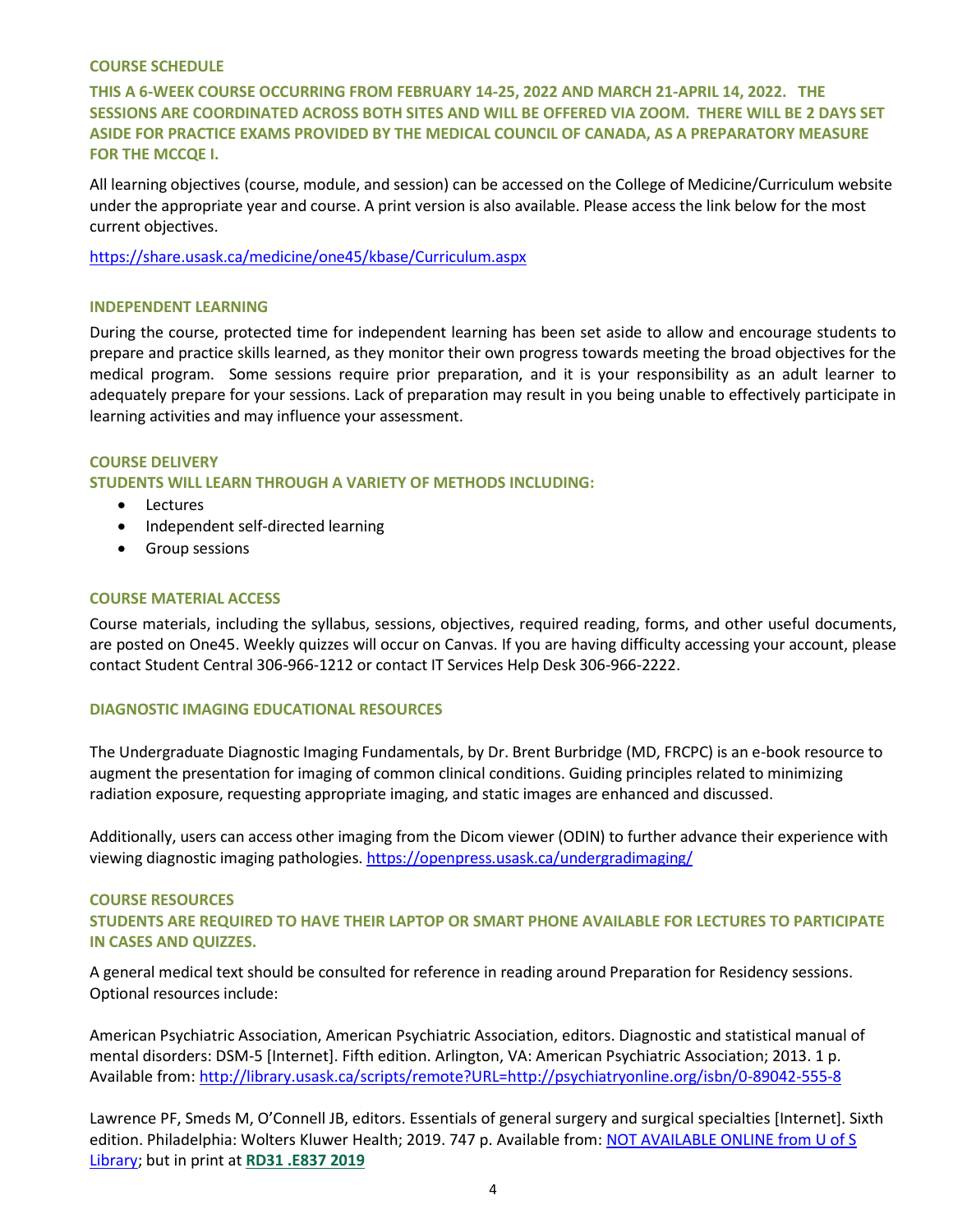Goldman L, Schafer AI, Elsevier (Firm), editors. Goldman-Cecil medicine [Internet]. 26th edition. Philadelphia, PA: Elsevier; 2020. 1 p. Available from:

[http://library.usask.ca/scripts/remote?URL=https://www.clinicalkey.com/dura/browse/bookChapter/3-s2.0-](http://library.usask.ca/scripts/remote?URL=https://www.clinicalkey.com/dura/browse/bookChapter/3-s2.0-C20161036684) [C20161036684](http://library.usask.ca/scripts/remote?URL=https://www.clinicalkey.com/dura/browse/bookChapter/3-s2.0-C20161036684)

Fauci AS, Hauser SL, Jameson JL, Kasper DL, Longo DL, Loscalzo J, et al., editors. Harrison's principles of internal medicine [Internet]. 20th ed. New York, N.Y: McGraw-Hill Education LLC; 2018. 1 p. (McGraw-Hill's AccessMedicine). Available from:

<http://library.usask.ca/scripts/remote?URL=http://accessmedicine.mhmedical.com/book.aspx?bookid=2129>

Kliegman RM, St Geme JW, Blum NJ, Shah S, Tasker RC, Wilson KM, editors. Nelson textbook of pediatrics [Internet]. 21st ed. Philadelphia, PA: Elsevier; 2020. Available from:

[http://library.usask.ca/scripts/remote?URL=https://www.clinicalkey.com/dura/browse/bookChapter/3-s2.0-](http://library.usask.ca/scripts/remote?URL=https://www.clinicalkey.com/dura/browse/bookChapter/3-s2.0-C20161017121) [C20161017121](http://library.usask.ca/scripts/remote?URL=https://www.clinicalkey.com/dura/browse/bookChapter/3-s2.0-C20161017121)

Walls RM, Hockberger RS, Gausche-Hill M, Elsevier (Firm), editors. Rosen's emergency medicine: concepts and clinical practice [Internet]. Ninth edition. Philadelphia, PA: Elsevier; 2018. 1 p. Available from: [http://library.usask.ca/scripts/remote?URL=https://www.clinicalkey.com/dura/browse/bookChapter/3-s2.0-](http://library.usask.ca/scripts/remote?URL=https://www.clinicalkey.com/dura/browse/bookChapter/3-s2.0-C20141019850) [C20141019850](http://library.usask.ca/scripts/remote?URL=https://www.clinicalkey.com/dura/browse/bookChapter/3-s2.0-C20141019850)

Kline M, McGraw-Hill Medical (Firm), editors. Rudolph's Pediatrics, 23e [Internet]. 23rd ed. New York, N.Y: McGraw-Hill Education LLC; 2018. 1 p. (McGraw-Hill's AccessPediatrics). Available from: <http://library.usask.ca/scripts/remote?URL=http://accesspediatrics.mhmedical.com/book.aspx?bookID=2126>

Townsend CM, Beauchamp RD, Evers BM, Mattox KL. Sabiston textbook of surgery [Internet]. 20th ed. Philadelphia, PA: Elsevier Saunders; 2017. Available from:

[http://library.usask.ca/scripts/remote?URL=https://www.clinicalkey.com/dura/browse/bookChapter/3-s2.0-](http://library.usask.ca/scripts/remote?URL=https://www.clinicalkey.com/dura/browse/bookChapter/3-s2.0-C20130186151) [C20130186151](http://library.usask.ca/scripts/remote?URL=https://www.clinicalkey.com/dura/browse/bookChapter/3-s2.0-C20130186151)

Lake D, Baerg K, Paslawski T. Teamwork, leadership and communication: collaboration basics for health professionals [Internet]. Edmonton, Alberta: Brush Education Inc; 2015. 1 p. Available from: [http://library.usask.ca/scripts/remote?URL=http://search.ebscohost.com/login.aspx?direct=true&scope=site&db=n](http://library.usask.ca/scripts/remote?URL=http://search.ebscohost.com/login.aspx?direct=true&scope=site&db=nlebk&AN=1296675) [lebk&AN=1296675](http://library.usask.ca/scripts/remote?URL=http://search.ebscohost.com/login.aspx?direct=true&scope=site&db=nlebk&AN=1296675)

Tintinalli JE, Ma OJ, Yealy DM, Meckler GD, Stapczynski JS, Cline D, et al., editors. Tintinalli's emergency medicine: a comprehensive studyguide [Internet]. 9th ed. New York, N.Y: McGraw-Hill Education LLC; 2020. 1 p. (McGraw-Hill's AccessMedicine). Available from:

<http://library.usask.ca/scripts/remote?URL=https://accessmedicine.mhmedical.com/book.aspx?bookid=2353>

Hoffman BL, Halvorson LM, Hamid CA, Corton MM, Schaffer JI, Schorge JO, et al., editors. Williams Gynecology [Internet]. 4th ed. New York, N.Y: McGraw-Hill Education LLC; 2020. 1 p. (McGraw-Hill's AccessMedicine). Available from:<http://library.usask.ca/scripts/remote?URL=https://accessmedicine.mhmedical.com/book.aspx?bookid=2658>

Bloom SL, Casey BM, Cunningham FG, Dashe JS, Hoffman BL, Leveno KJ, et al., editors. Williams Obstetrics, 25e [Internet]. 25th ed. New York, N.Y: McGraw Hill Medical; 2018. 1 p. (McGraw-Hill's AccessMedicine). Available from:<http://library.usask.ca/scripts/remote?URL=https://accessmedicine.mhmedical.com/book.aspx?bookid=1918>

Textbooks are available online from the University of Saskatchewan Bookstore: <https://bookstore.usask.ca/students.php#MyTextbooks>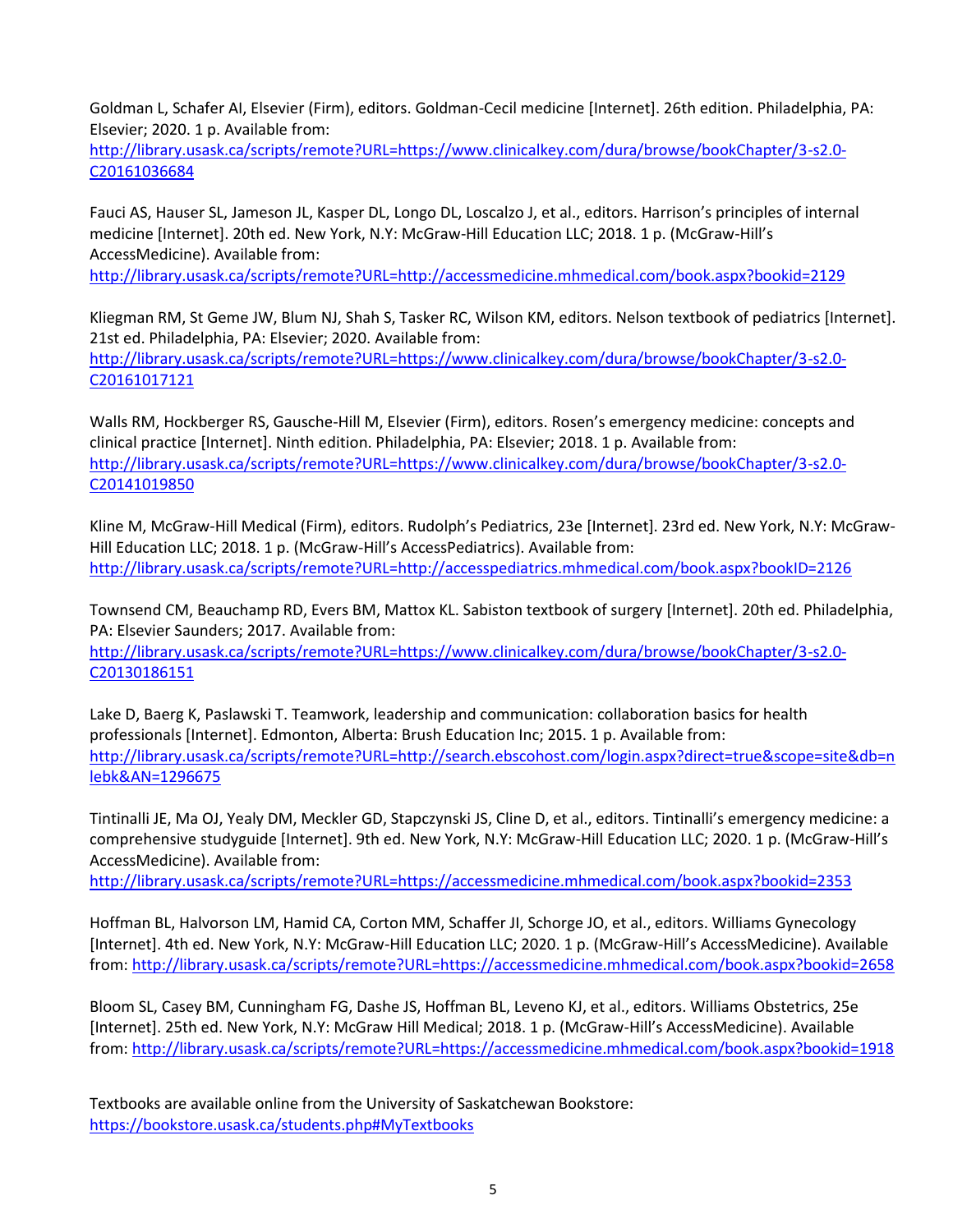#### **COURSE ASSESSMENT OVERVIEW**

| Component                  | <b>Weighting in Final Mark</b> |
|----------------------------|--------------------------------|
| Weekly Quizzes (4-5)-      | Complete (formative)           |
| MCC Practice Exams (2)-    | Complete (formative)           |
| Multiple Choice (MCQ)      |                                |
| and Clinical Decision      |                                |
| Making (CDM)               |                                |
| <b>Indigenous Wellness</b> | Pass                           |
| course.                    |                                |

## **ASSESSMENTS/ASSIGNMENTS**

## **Weekly Quizzes**

Students will be quizzed on weekly content during the duration of the MCC review module. Quizzes will occur on Canvas. These assessments are intended to be formative to aid in student preparation for their MCCQE1. Once a student completes the required assessment- they will receive credit

Quiz Schedule:

Feb 25, 2022

March 25, 2022

April 1, 2022

April 8, 2022

April 14, 2022

# **Practice Exams**

Students will be provided an opportunity to complete two Medical Council of Canada Practice Exams. Course administrators will provide access codes to these exams. **These 2 exams will be formative but will be required to complete as part of this course and therefore included in your overall assessment**. These can be completed at the discretion of the student during the duration of the Preparation for Residency Course, although there will be time set aside during the course schedule to complete. Students who have already written and passed their MCC can request exemption from this assessment component. Please reach out to Dr Selvig to be considered for exemption. Should a student receive approval for exemption, their final grade would be redistributed between the other assessment components- Weekly Quizzes and Indigenous Wellness Course. **Students must have these completed by the completion of the course- April 14, 2022**

- one multiple choice
- one clinical decision-making

## **Course: The Role of Practitioners in Indigenous Wellness**

We are excited to offer this course in collaboration with the Division of Continuing Medical Education. Students will be complete the course through a series of online modules and assignments. The assignment breakdown is listed below. **You will receive introduction to and ability to begin the course on January 4, 2022. The course must be completed by March 29, 2022.**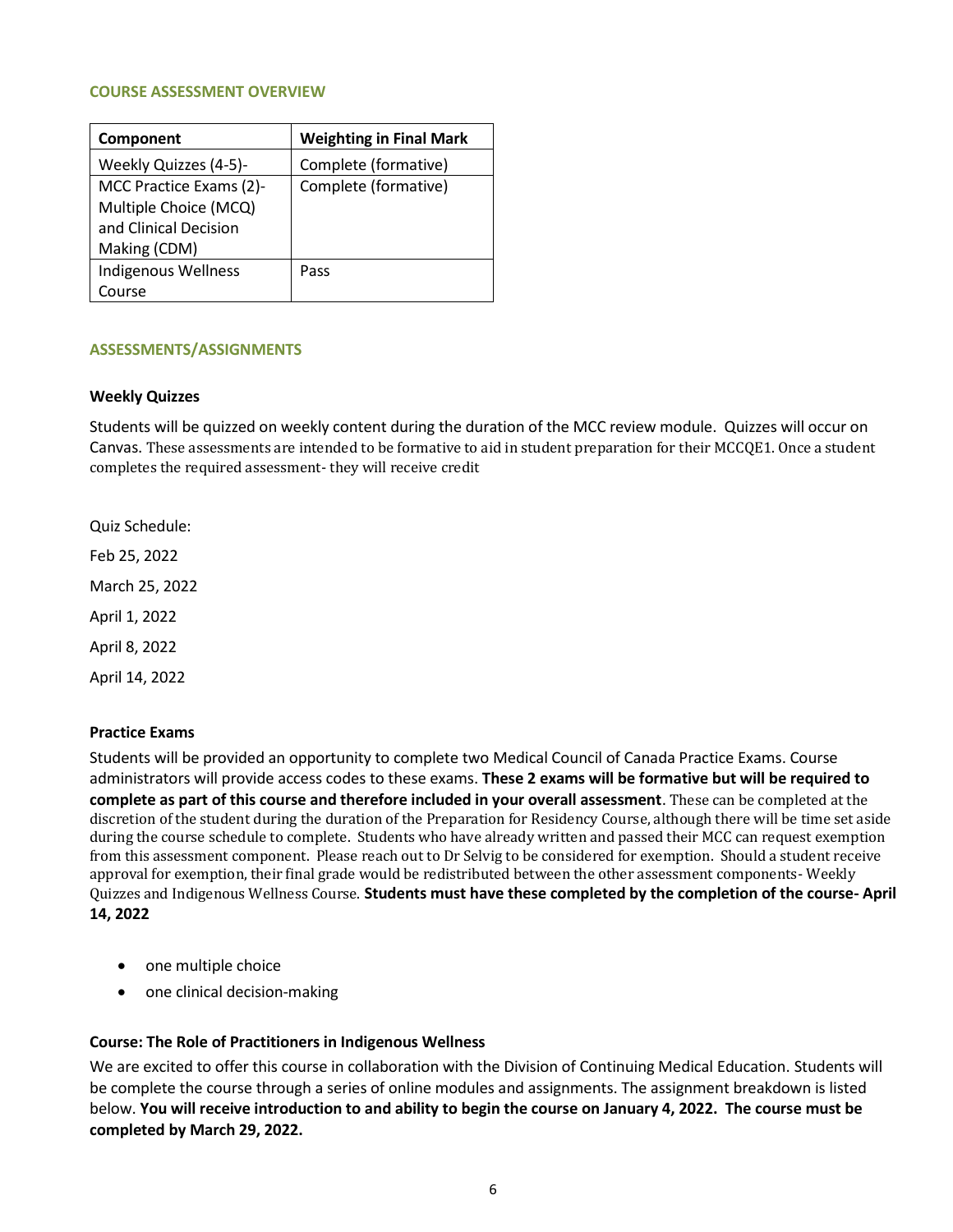- 1. Discussion Forum postings 20%
- 2. Reflection Journaling 20%
- 3. Assignment 1 (Module 1 Topic 1) 10%
- 4. Final Communication Strategy 50%

## **EXAM PROCTORING**

Due to pandemic related circumstances, examinations during this course will be delivered remotely. In that event, proctoring software or other remote invigilation methods will be employed concurrently during the examination to ensure academic integrity of the assessment.

## **RUBRICS**

Where applicable, rubrics for all assignments will be posted on one45 for the relevant session. For those assignments submitted via Canvas they are also posted in Canvas. In the event of a discrepancy between the two versions, that posted on Canvas shall be taken to be correct.

## **COURSE POLICY FOR SUCCESSFUL COMPLETION AND REMEDIATION**

# **THE REQUIREMENTS FOR SUCCESSFUL COMPLETION OF THE PREPARATION FOR RESIDENCY COURSE ARE LISTED BELOW. PLEASE NOTE THAT STUDENTS MUST MEET THE OVERALL YEAR 4 GRADUATION STANDARDS IN ORDER TO GRADUATE: (SEE STUDENT INFORMATION GUIDE)**

- For successful completion of this course for the purposes of promotion, students are required to attend/participate in all components and pass the Indigenous Wellness Course and complete all assessment components.
- Students who have not achieved a pass/completion may be offered opportunity for remediation and supplemental assessment. The student will be required to meet with the Course Director and/ or a course subcommittee (which may include the MCC prep coordinator; Year 4 Chair or designates) in consultation with the Academic Support Team to discuss ways to improve academic performance and to plan remediation. The student is encouraged to invite a Student Services representative to be present if desired.
- The Year 4 chair, in consultation, with the MCC prep coordinator or designate(s) will determine the specific type of remediation needed for each individual student, targeted to the areas of academic weakness. This remediation may be in the form of supplemental assignments, and/ or supplemental examinations as determined by the course chair(s). A maximum of one remediation/supplemental assessment will be allowed.
- Success in any supplemental assessment will be accorded a pass. Remediation will most likely occur by the end of Year 4.
- Any student who does not achieve a pass, even after remediation/supplemental assessment, will be considered to have failed the course. In this situation, the student will NOT be offered further supplemental assignments and/or examinations as per usual course policy. Further decisions regarding academic outcomes will be adjudicated by the Clerkship Promotions Committee and the Student Academic Management Committee. Students who do not graduate or are not promoted as a result of failing the course will receive a "FAIL" on their transcript for this course.

## **PROFESSIONALISM**

Students can be deemed unsuccessful on any course assessment for not achieving course expectations of professionalism. This would include, but is not limited to, any unapproved absences from a mandatory session, and/or submission of late assignments.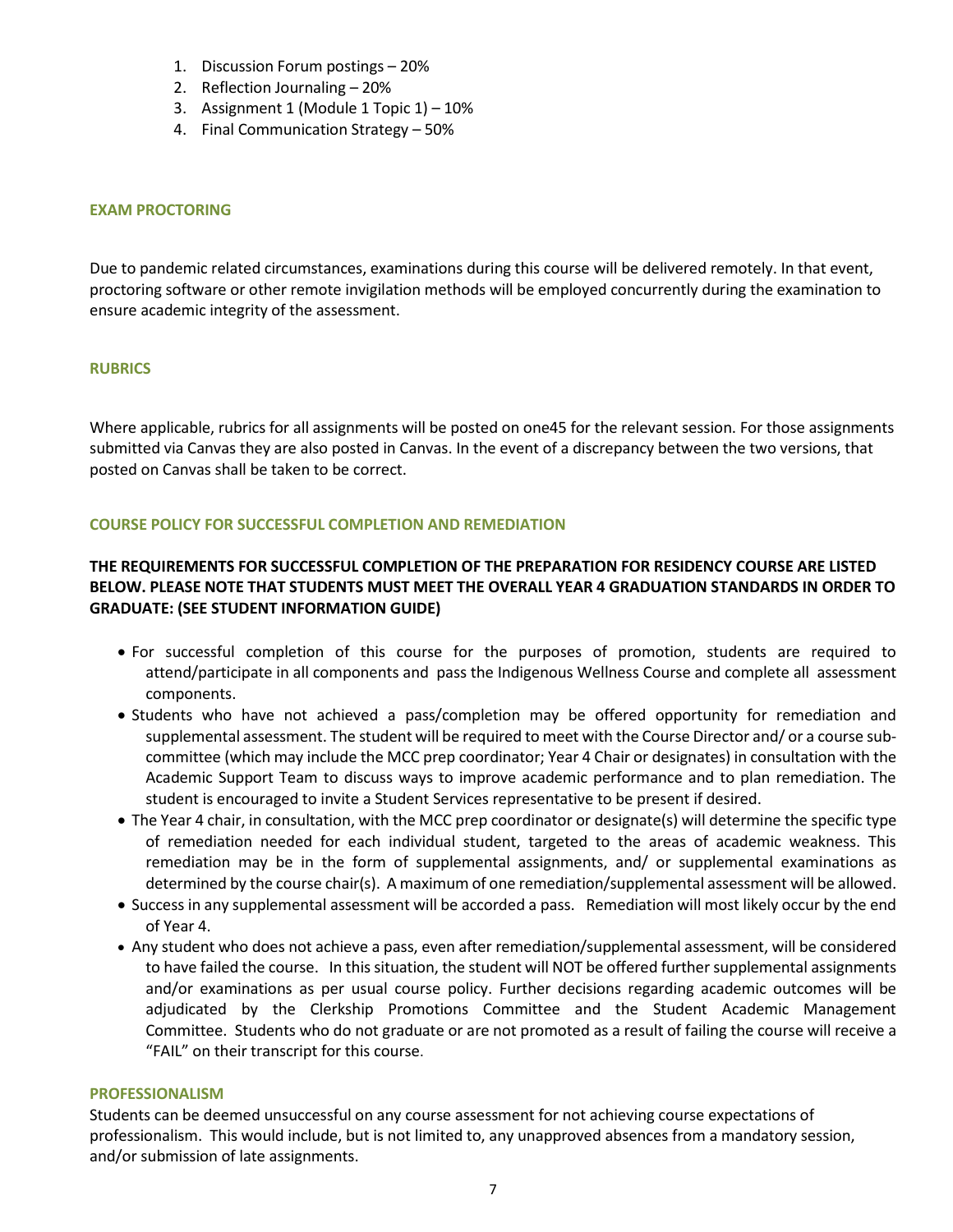Students failing to meet professional expectations in the course should anticipate a meeting with the Module/Course Directors and/or Year Chair to discuss the concern, which may result in associated documentation. For further information on professionalism, please refer to the UGME Procedures for Concerns with Medical Student Professional Behavior. <http://medicine.usask.ca/policies/professionalism-standard-operating-procedure.php>

## **EXAM REVIEW**

Students will not be provided opportunity to view their examination questions/papers as part of a group or individual review process. In the event of specific module or exam failure, a student may contact the appropriate Module Director, Course Director or Course Chair to arrange an opportunity to identify concepts or content areas where difficulty was experienced during the examinations.

## **ATTENDANCE EXPECTATIONS**

See [Student Information Guide](https://medicine.usask.ca/students/undergraduate/curriculum-schedules-objectives.php) for MD Program Attendance and Absence policy.

All sessions within this course are **mandatory**.

## **COURSE EVALUATIONS QUALITY IMPROVEMENT**

The following changes reflect course quality review recommendations and student feedback:

1. Restructuring of the course assessment to pass/fail to allow for more formative self-directed learning.

2. Ongoing expectation for practice questions during every session.

3. Inclusion of the Role of Practitioners Indigenous Wellness course helps support students as they transition into residency.

# **COURSE MODULES**

# **Cultural Safety and Indigenous Wellness (January 4- March 29, 2022)**

This module involves the completion of a **mandatory** online course to enhance knowledge and skills to understand and support the cultural safety and Indigenous wellness for our patients and community. This course/module needs to be completed by **March 29**.

**Primary course contact is: Dan Mittelholtz djm137@mail.usask.ca**

**March 29, 2022 by 23:59** to **Tami Golding** [tami.golding@usask.ca](mailto:tami.golding@usask.ca)

Module Director: Dr. Ashley Selvig - [ashley.selvig@usask.ca](mailto:ashley.selvig@usask.ca)

# **Patient Safety (February 14-25, 2022)**

This module covers competencies required for providing safe patient care. It builds upon content covered in Medicine and Society I-IV and Success in Medical School III. Skills covered in the module include patient handover, discharge planning, medication reconciliation, reporting and disclosure of patient safety incidents and teamwork. Content will be delivered through a combination of didactic lectures, case presentations, and interactive group exercises.

Module Director: Dr. Michael Prystajecky - [michael.prystajecky@usask.ca](mailto:michael.prystajecky@usask.ca)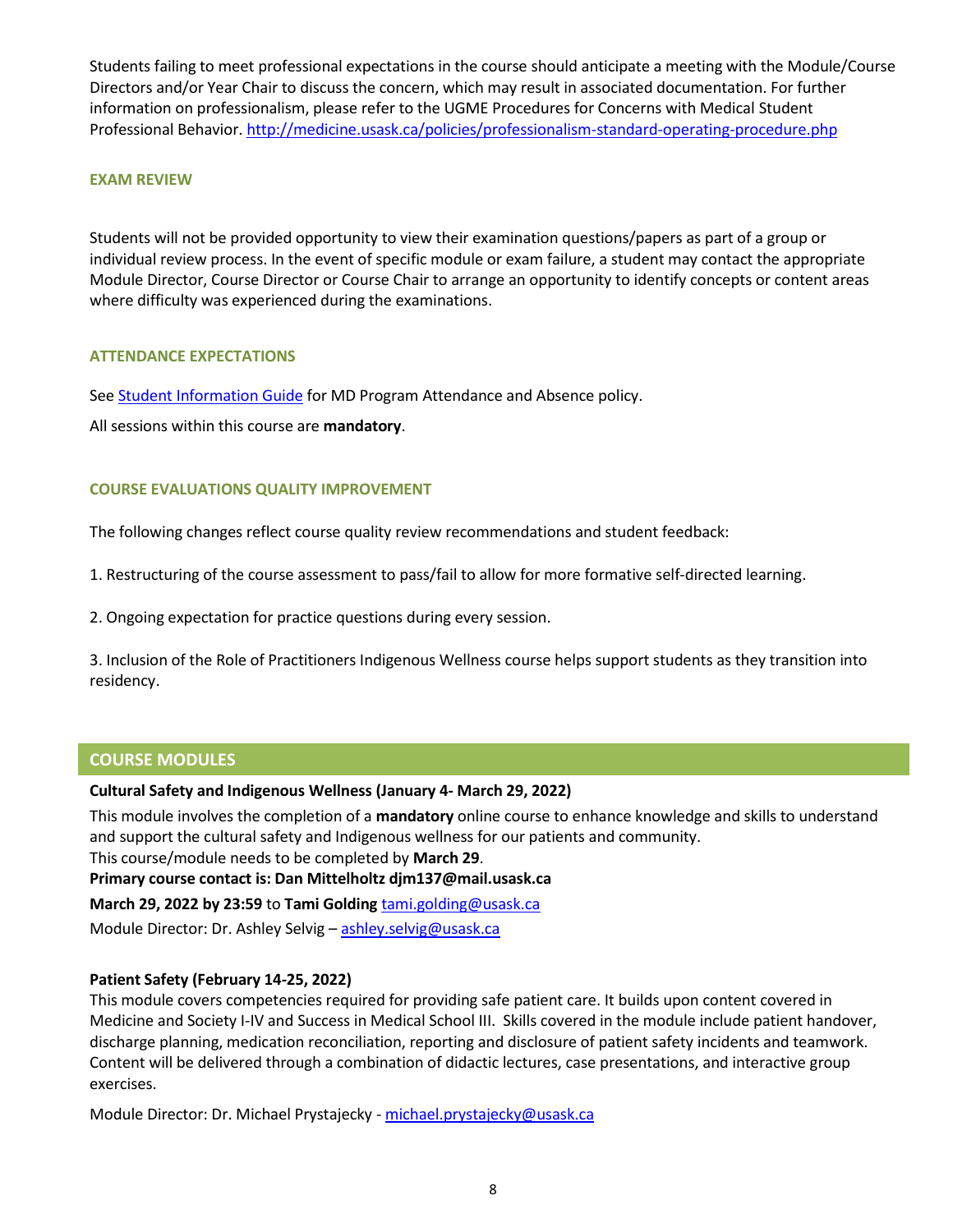## **Career Advising and Mentorship (February 14- 25, 2022)**

This module will discuss the career planning components involved in a successful transition to residency.

Module Directors: Sheldon Moellenbeck- [sheldon.moellenbeck@usask.ca](mailto:sheldon.moellenbeck@usask.ca) 

## **Wellness (February 14-25, 2022)**

This module will review strategies for resilience so as to adapt to change and recover from challenges, as well as to recognize appropriate resources for support. Sessions on financial literacy will be included. Module Directors: Dr. Ginger Ruddy - [grr111@mail.usask.ca](mailto:grr111@mail.usask.ca)

## **MCC Review (March 21- April 14, 2022)**

This module involves a high-yield review of topics as they contribute to preparation for the MCC Part I qualifying exam (MCCQE-I) and topic sessions that address the general knowledge base required for completion of medical school and transition into a residency program. Attendance is mandatory. This module will be assessed through weekly quizzes. Completion of this course will contribute to attaining elements of the overall undergraduate program objectives [\(Program Learning Objectives\)](https://medicine.usask.ca/students/undergraduate/curriculum-schedules-objectives.php).

Module Director: Dr. Ashley Selvig- [ashley.selvig@usask.ca](mailto:ashley.selvig@usask.ca)

# **IMPORTANT AND RELEVANT INFORMAITON**

The following information is extremely important for your success in medical school. Please refer to th[e UGME](http://medicine.usask.ca/students/undergraduate/policies.php)  [Policies](http://medicine.usask.ca/students/undergraduate/policies.php) page and th[e Student Information Guide](https://medicine.usask.ca/students/undergraduate/curriculum-schedules-objectives.php) for the following policies:

- **UGME CONTACT INFORMATION**
- **EMAIL COMMUNICATIONS**
- **ETHICS AND PROFESSIONALISM**
- **PROGRAM EVALUATION**
- **GUIDELINES FOR PROVIDING FEEDBACK\**
- **EMERGENCY PROCEDURES**
- **MD PROGRAM ATTENDANCE POLICY**
- **ASSESSMENT POLICY**
- **PROMOTION STANDARDS**
- **CONFLICT OF INTEREST**
- **NON-INVOLVEMENT OF HEALTH CARE PROVIDERS IN STUDENT ASSESSMENT**
- **APPEALS PROCEDURES**
- **STUDENT DISCRIMINATION, HARRASSMENT, AND MISTREATMENT PROCEDURE**
- **ACCOMMODATION OF STUDENTS WITH DISABILITIES**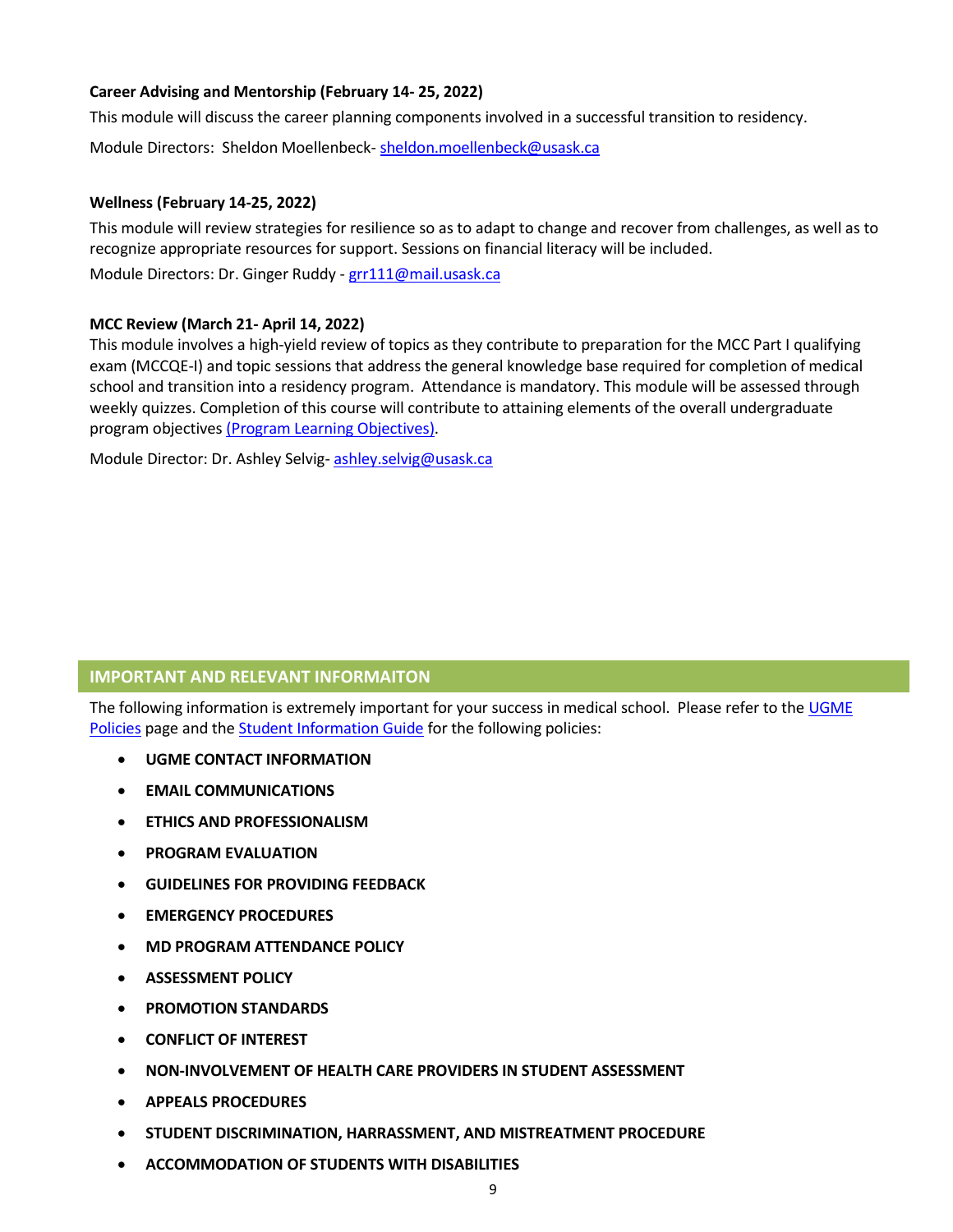# • **OFFICE OF STUDENT AFFAIRS**

**Where a specific College of Medicine policy or procedure does not exist, the College refers to the U of S Academic Courses Policy at** <http://policies.usask.ca/policies/academic-affairs/academic-courses.php>

# **UNDERGRADUATE MEDICAL EDUCATION ASSIGNMENT SUBMISSION POLICY**

Any assignment submitted after 23:59 SK time on the specified date is deemed late (unless otherwise specified).

All due dates or timelines for assignment submission are published in the student course syllabus<sup>1</sup>.

A late assignment may still be submitted up to three consecutive calendar days (72 hours) from the original deadline for that assessment. The assignment must be submitted to the appropriate year Administrative Coordinator in Saskatoon, or the Educational Consultant in Regina for years 1-2. Years 3-4 must submit to the Rotation Coordinator. The student, if submitting a late assignment that is deemed to be at or above the pass mark for that assignment will receive the pass mark for the assignment. If it is assessed as below the pass mark, the student will receive the actual grade assigned for the assignment.

Any late assignments not submitted by 23:59 on the third day will receive a mark of 0%. After this period, all mandatory assignments must still be submitted, or the student will be deemed to be missing a course component, which will result in an incomplete course. Subsequent academic consequences will be determined at the promotions committee meetings.

In addition to the consequences specified herein, students submitting mandatory assignments late should anticipate a meeting to discuss professionalism, which may result in associated documentation.

**All requests for a deferral of an assignment due date must be received a minimum of 72 hours prior to the deadline.** All such requests must be sent to the Course Director or Rotation Coordinator and copied to the relevant Administrative Coordinator. The course director, in consultation with the year chair and appropriate course/module/rotation director will make a final decision and notify the student of the outcome. Exceptional, unforeseen circumstances will be considered on an individual basis as above.

# **CITATION FORMAT**

Unless otherwise specified by the course or module director, the expected citation format is that of the International Committee of Medical Journal Editors (ICMJE). Examples of this citation format are available at [www.nlm.nih.gov/bsd/uniform\\_requirements.html](http://www.nlm.nih.gov/bsd/uniform_requirements.html)

# **RECORDING OF THE LECTURES**

Most lectures will be recorded and posted to the course Blackboard site under Course Materials. However, each lecturer reserves the right to choose whether or not their lectures will be recorded. Lecture recordings are not intended to be a replacement for attending the session but rather to enhance understanding of the concepts.

Please remember that course recordings belong to your instructor, the University, and/or others (like a guest lecturer) depending on the circumstance of each session, and are protected by copyright. Do not download, copy, or share recordings without the explicit permission of the instructor.

For questions about recording and use of sessions in which you have participated, including any concerns related to your privacy, please contact the UME administrative coordinator for this course. More information on class recordings can be found in the Academic Courses Policy [https://policies.usask.ca/policies/academic](https://policies.usask.ca/policies/academic-affairs/academic-courses.php#5ClassRecordings)[affairs/academic-courses.php#5ClassRecordings](https://policies.usask.ca/policies/academic-affairs/academic-courses.php#5ClassRecordings)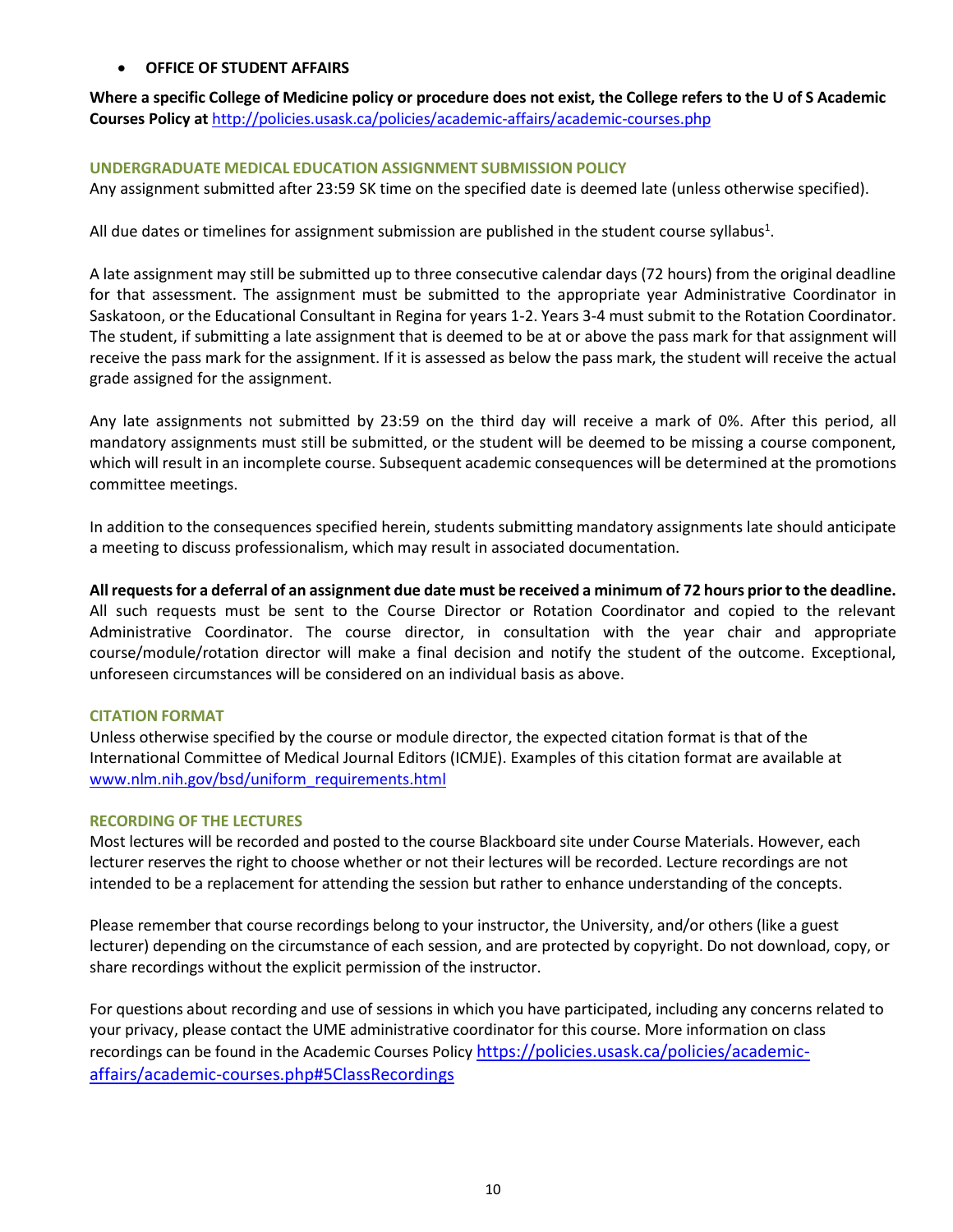#### REQUIRED VIDEO USE:

At times in this course you may be required to have your video on during video conferencing sessions, in order to support observation of skills, to support group learning activities, or for exam invigilation. It will be necessary for you to use of a webcam built into or connected to your computer.

For questions about use of video in your sessions, including those related to your privacy, contact your instructor.

## **COPYRIGHT**

Course materials are provided to you based on your registration in a class, and anything created by your professors and instructors is their intellectual property, unless materials are designated as open education resources. This includes exams, PowerPoint/PDF slides and other course notes. Additionally, other copyright-protected materials created by textbook publishers and authors may be provided to you based on license terms and educational exceptions in the Canadian Copyright Act (se[e http://laws-lois.justice.gc.ca/eng/acts/C-42/index.html\)](http://laws-lois.justice.gc.ca/eng/acts/C-42/index.html))

# **Before you copy or distribute others' copyright-protected materials, please ensure that your use of the materials is covered under the University's Fair Dealing Copyright Guidelines available at**

[https://library.usask.ca/copyright/general-information/fair-dealing-guidelines.php.](https://library.usask.ca/copyright/general-information/fair-dealing-guidelines.php)For example, posting others' copyright-protected materials on the open web is not covered under the University's Fair Dealing Copyright Guidelines, and doing so requires permission from the copyright holder.

For more information about copyright, please visit<https://library.usask.ca/copyright/index.php> where there is information for students available a[t https://library.usask.ca/copyright/students/rights.php,](https://library.usask.ca/copyright/students/rights.php) or contact the University's Copyright Coordinator at mailto:copyright.coordinator@usask.ca or 306-966-8817.

## **INTEGRITY DEFINED (FROM THE OFFICE OF THE UNIVERSITY SECRETARY)**

**THE UNIVERSITY OF SASKATCHEWAN IS COMMITTED TO THE HIGHEST STANDARDS OF ACADEMIC INTEGRITY AND HONESTY. STUDENTS ARE EXPECTED TO BE FAMILIAR WITH THESE STANDARDS REGARDING ACADEMIC HONESTY AND TO UPHOLD THE POLICIES OF THE UNIVERSITY IN THIS RESPECT. STUDENTS ARE PARTICULARLY URGED TO FAMILIARIZE THEMSELVES WITH THE PROVISIONS OF THE STUDENT CONDUCT & APPEALS SECTION OF THE UNIVERSITY SECRETARY WEBSITE AND AVOID ANY BEHAVIOR THAT COULD POTENTIALLY RESULT IN SUSPICIONS OF CHEATING, PLAGIARISM, MISREPRESENTATION OF FACTS AND/OR PARTICIPATION IN AN OFFENCE. ACADEMIC DISHONESTY IS A SERIOUS OFFENCE AND CAN RESULT IN SUSPENSION OR EXPULSION FROM THE UNIVERSITY.**

All students should read and be familiar with the Regulations on Academic Student Misconduct [\(www.usask.ca/secretariat/student-conduct-appeals/StudentAcademicMisconduct.pdf\)](http://www.usask.ca/secretariat/student-conduct-appeals/StudentAcademicMisconduct.pdf) as well as the Standard of Student Conduct in Non-Academic Matters and Procedures for Resolution of Complaints and Appeals [\(www.usask.ca/secretariat/student-conduct-appeals/StudentNon-AcademicMisconduct.pdf\)](http://www.usask.ca/secretariat/student-conduct-appeals/StudentNon-AcademicMisconduct.pdf)

For more information on what academic integrity means for students see the Student Conduct & Appeals section of the University Secretary Website at[: www.usask.ca/secretariat/student-conduct-appeals/forms/IntegrityDefined.pdf](http://www.usask.ca/secretariat/student-conduct-appeals/forms/IntegrityDefined.pdf)

## **INTEGRITY IN A REMOTE LEARNING CONTEXT**

Although the face of teaching and learning has changed due to covid-19, the rules and principles governing academic integrity remain the same. If you ever have questions about what may or may not be permitted, ask your instructor. Students have found it especially important to clarify rules related to exams administered remotely and to follow these carefully and completely.

The University of Saskatchewan is committed to the highest standards of academic integrity and honesty. Students are expected to be familiar with these standards regarding academic honesty and to uphold the policies of the University in this respect. Students are particularly urged to familiarize themselves with the provisions of the Student Conduct & Appeals section of the University Secretary Website and avoid any behavior that could potentially result in suspicions of cheating, plagiarism, misrepresentation of facts and/or participation in an offence. Academic dishonesty is a serious offence and can result in suspension or expulsion from the University.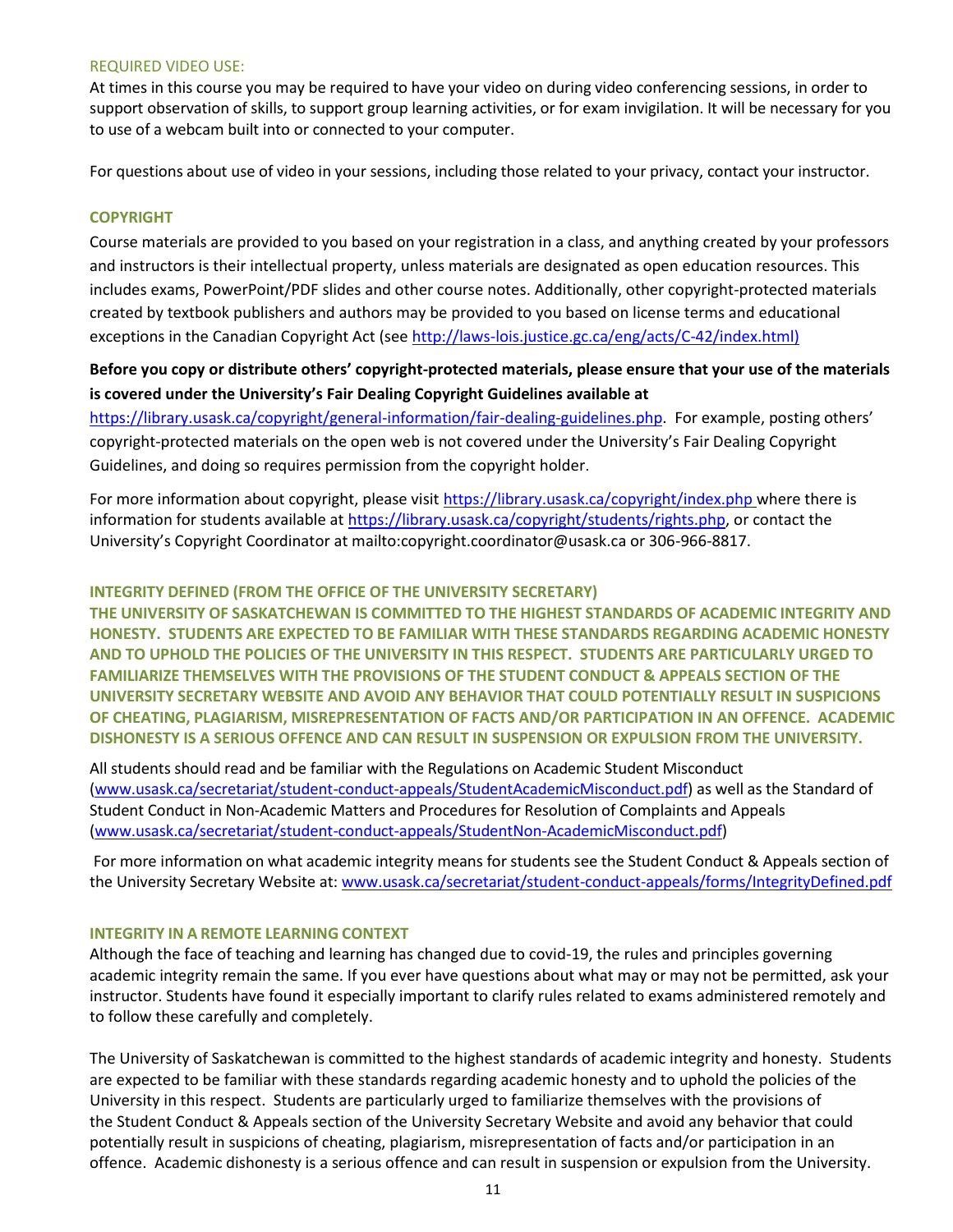All students should read and be familiar with the Regulations on Academic Student Misconduct [\(https://secretariat.usask.ca/student-conduct-appeals/academic-misconduct.php\)](https://secretariat.usask.ca/student-conduct-appeals/academic-misconduct.php) as well as the Standard of Student Conduct in Non-Academic Matters and Procedures for Resolution of Complaints and Appeals [\(https://secretariat.usask.ca/student-conduct-appeals/academic-misconduct.php#IXXIIAPPEALS\)](https://secretariat.usask.ca/student-conduct-appeals/academic-misconduct.php#IXXIIAPPEALS)

For more information on what academic integrity means for students see the Academic Integrity section of the University Library Website at:<https://library.usask.ca/academic-integrity#AboutAcademicIntegrity>

You are encouraged to complete the Academic Integrity Tutorial to understand the fundamental values of academic integrity and how to be a responsible scholar and member of the USask community <https://library.usask.ca/academic-integrity.php#AcademicIntegrityTutorial>

# **EXAMINATIONS WITH ACCESS AND EQUITY SERVICES (AES)**

**STUDENTS WHO HAVE DISABILITIES (LEARNING, MEDICAL, PHYSICAL, OR MENTAL HEALTH) ARE STRONGLY ENCOURAGED TO REGISTER WITH ACCESS AND EQUITY SERVICES (AES) IF THEY HAVE NOT ALREADY DONE SO. STUDENTS WHO SUSPECT THEY MAY HAVE DISABILITIES SHOULD CONTACT THE STUDENT AFFAIRS COORDINATOR AT THE OFFICE OF STUDENT AFFAIRS (OSA) FOR ADVICE AND REFERRALS. IN ORDER TO ACCESS AES PROGRAMS AND SUPPORTS, STUDENTS MUST FOLLOW AES POLICY AND PROCEDURES. FOR MORE INFORMATION,** [www.students.usask.ca/aes](http://www.students.usask.ca/aes) **OR CONTACT AES AT 966-7273 OR** [aes@usask.ca](mailto:aes@usask.ca)**.**

Students registered with AES may request alternative arrangements for mid-term and final examinations.

Students must arrange such accommodations through the Office of Student Affairs (OSA) by the stated deadlines. Instructors shall provide the examinations for students who are being accommodated by the deadlines established by AES.

# **RECOMMENDED TECHNOLOGY FOR REMOTE LEARNING**

Students are reminded of the importance of having the appropriate technology for remote learning. The list of recommendations can be found at <https://students.usask.ca/remote-learning/tech-requirements.php>

## **STUDENT SUPPORTS**

## **COLLEGE OF MEDICINE, OFFICE OF STUDENT AFFAIRS**

Student Affairs offers confidential support and advocacy at arm's length from the academic offices. For more information, please contact:

COM Student Affairs Coordinator, Edith Conacher a[t edith.conacher@usask.ca](mailto:edith.conacher@usask.ca) or 306-966-4751

COM and the School of Rehabilitation Science Coordinator, Bev Digout a[t bev.digout@usask.ca](mailto:bev.digout@usask.ca) or 306-966-8224

COM Student Affairs Coordinator (Regina Campus), Lisa Persaud a[t lisa.persaud@saskhealthauthority.ca](mailto:lisa.persaud@saskhealthauthority.ca) or 306-766-0620.

Student Affairs Director, Dr. Nicole Fahlman at [nicole.fahlman@usask.ca](mailto:nicole.fahlman@usask.ca) or 306-209-0142 Student

Affairs Director, Dr. Tiann O'Carroll at [tiann.ocaroll@usask.ca](mailto:tiann.ocaroll@usask.ca) or 306-529-0777

COM Student Affairs Director (Prince Albert) Dr. Dale Ardell at [drardellpc@sasktel.net](mailto:drardellpc@sasktel.net) or 306-763- 8888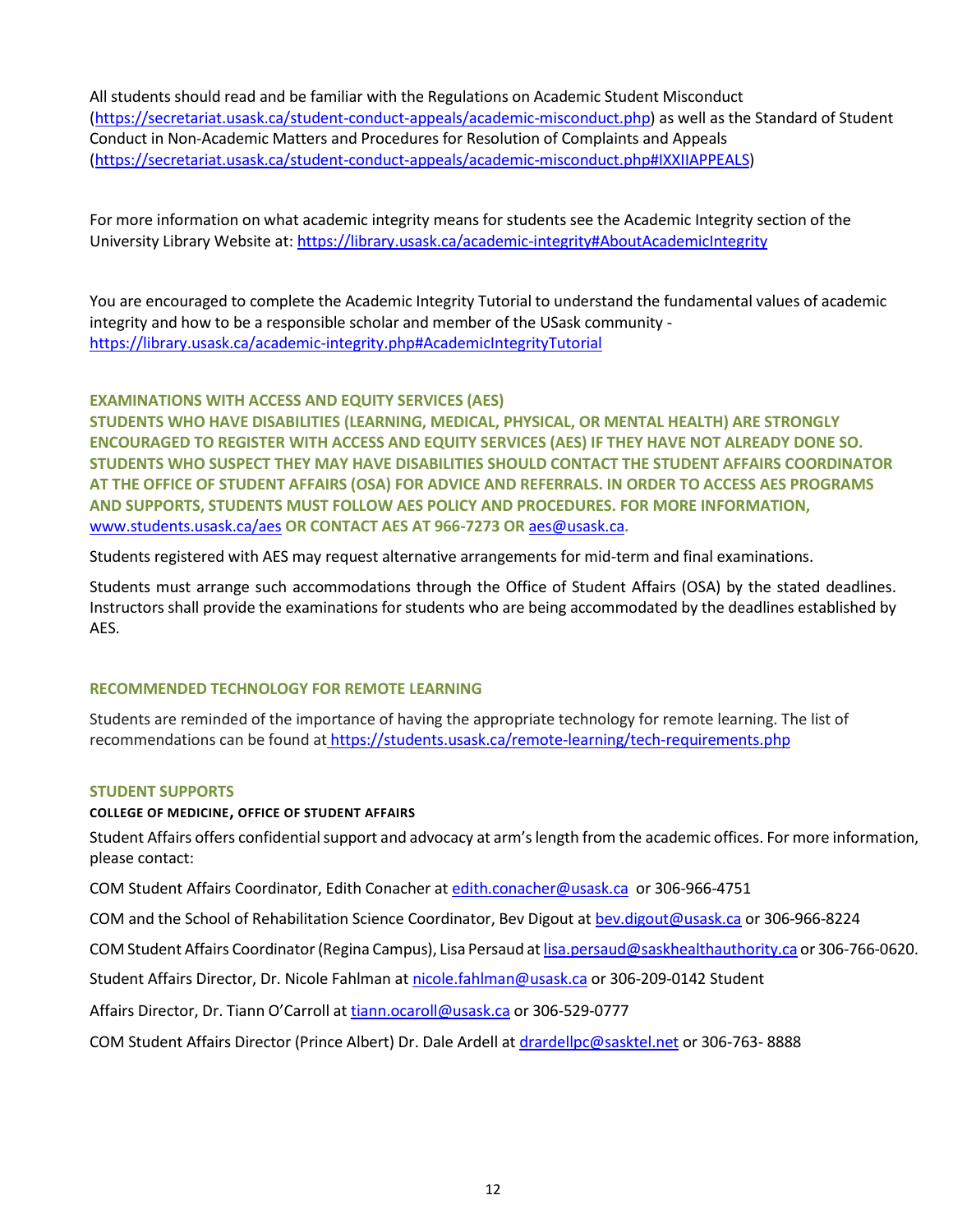# **STUDENT LEARNING SERVICES**

Student Learning Services (SLS) offers assistance to U of S undergrad and graduate students. For information on specific services, please see the SLS web site [http://library.usask.ca/studentlearning/.](http://library.usask.ca/studentlearning/)

## **STUDENT AND ENROLMENT SERVICES DIVISION**

The Student and Enrolment Services Division (SESD) focuses on providing developmental and support services and programs to students and the university community. For more information, see the students' web site [http://students.usask.ca.](http://students.usask.ca/)

# **ACADEMIC HELP FOR STUDENTS**

The University Library offers a range of learning and academic support to assist USask undergrad and graduate students. For information on specific services, please see the Learning page on the Library web site [https://library.usask.ca/support/learning.php.](https://library.usask.ca/support/learning.php)

Remote learning support informatio[n https://students.usask.ca/remote-learning/index.php](https://students.usask.ca/remote-learning/index.php)

Class and study tip[s https://students.usask.ca/remote-learning/class-and-study-tips.php](https://students.usask.ca/remote-learning/class-and-study-tips.php)

Remote learning tutoria[l https://libguides.usask.ca/remote\\_learning](https://libguides.usask.ca/remote_learning)

Study skills materials for online learnin[g https://libguides.usask.ca/studyskills](https://libguides.usask.ca/studyskills)

A guide on netiquette, principles to guide respectful online learning interaction[s https://teaching.usask.ca/remote](https://teaching.usask.ca/remote-teaching/netiquette.php)[teaching/netiquette.php](https://teaching.usask.ca/remote-teaching/netiquette.php)

<https://students.usask.ca/study/remote-learning.php> <https://libguides.usask.ca/studyskills>

# **TEACHING, LEARNING AND STUDENT EXPERIENCE**

Teaching, Learning and Student Experience (TLSE) provides developmental and support services and programs to students and the university community. For more information, see the students' web site [http://students.usask.ca.](http://students.usask.ca/)

## **FINANCIAL SUPPORT**

Any student who faces challenges securing their food or housing and believes this may affect their performance in the course is urged to contact Student Central [\(https://students.usask.ca/student-central.php\)](https://students.usask.ca/student-central.php).

## **ABORIGINAL STUDENTS' CENTRE**

The Aboriginal Students' Centre (ASC) is dedicated to supporting Aboriginal student academic and personal success. The centre offers personal, social, cultural and some academic supports to Métis, First Nations, and Inuit students. The centre is also dedicated to intercultural education, brining Aboriginal and non-Aboriginal students together to learn from, with and about one another in a respectful, inclusive and safe environment.

Students are encouraged to visit the ASC's Facebook page ([https://www.facebook.com/aboriginalstudentscentre/\)](https://www.facebook.com/aboriginalstudentscentre/) to learn more.